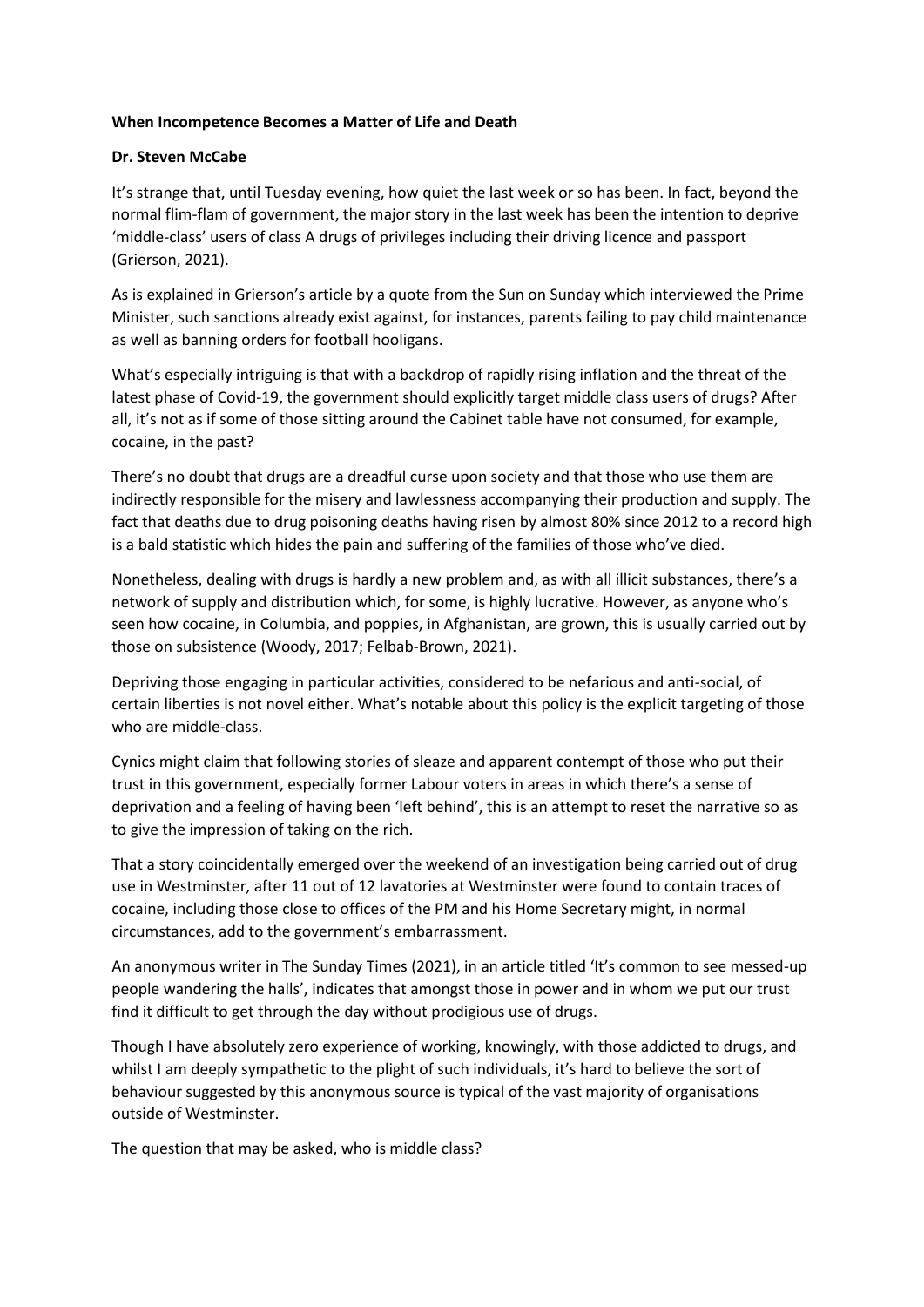Helpfully, OECD (Organisation for Economic Co-operation and Development), define middle class as a person earning between 75% to 200% of whatever the median income for a particular country is. Currently, median income for the UK is £31,285 which means that if the OECD definition is used, the salary range would be between £23,463.75 to £62,570.

As many will point out, being at the lower end of this income range would hardly suggest someone wealthy. Moreover, anyone earning over the upper limit, though accepting they may be comfortable, will probably argue they're not rich.

There's something more insidious going on which is an apparent desire to pretend that alteration to policing and the justice system will transform society. Some critics go further.

Victoria Richards, writing in The Independent, believes that it is not just those who actively use drugs who need to be afraid with the measures that were proposed by the PM over the weekend:

"We should all be afraid because they're draconian to the point of being Orwellian; we should be afraid because they herald a sinister squeeze on our collective freedoms. We should be very afraid because – in threatening power over our passports, these measures are not actually about drugs at all, but an assault on the very nature of what it means to belong."

As Richards also points out, Home Secretary Priti "quietly" included a clause in Nationality and Borders Bill allowing for the government to strip individuals of British citizenship without warning. Notably, this can be done retrospectively which means that even those who have managed to claim asylum will constantly be in fear of having their right to remain taken away from them.

Undoubtedly this sort of 'red meat' plays well among those who, it's alleged, resent the ability of those not 'from here' to be allowed to enter the UK and enjoy resources that should rightfully be theirs. As such it seems the Brexit continues to be used as a way to garner support, just to a different tune.

That those who come to this country may be fleeing persecution, torture and, in many cases, death, matters not a jot. This is desperately sad for a country with such a long tradition of being somewhere those who were oppressed believed would offer sanctuary and safety.

Arguably, the most tragic story to emerge this week is the way in which the evacuation of Afghani people fleeing the country prior to the takeover by the Taliban was handled (Hughes, 2021). Raphael Marshall, who was a desk officer in London, working for the Foreign, Commonwealth and Development Office, states that former foreign secretary Dominic Raab "did not fully understand the situation".

Moreover, according to Marshall in evidence to the Foreign, Commonwealth and Development Office (FCDO) permanent secretary, Sir Phillip Barton, at the end of August, Rabb, who did not end his holiday for another 11 days when the crisis developed (Tapsfield and Wilcock, 2021), was in control of a department in which there was "bureaucratic chaos", lack of planning and a coherent strategy.

What is most dreadful, according to Marshall is that of the 75,000 and 150,000 evacuation applications by Afghans, many whom were interpreters and assisted the British during their time following the invasion in the aftermath of 9/11, it is believed that fewer than 5% were able to get out of the country before the Taliban assumed power. In evidence to the foreign affairs committee, Marshall contends that, "It is clear that some of those left behind have since been murdered by the Taliban."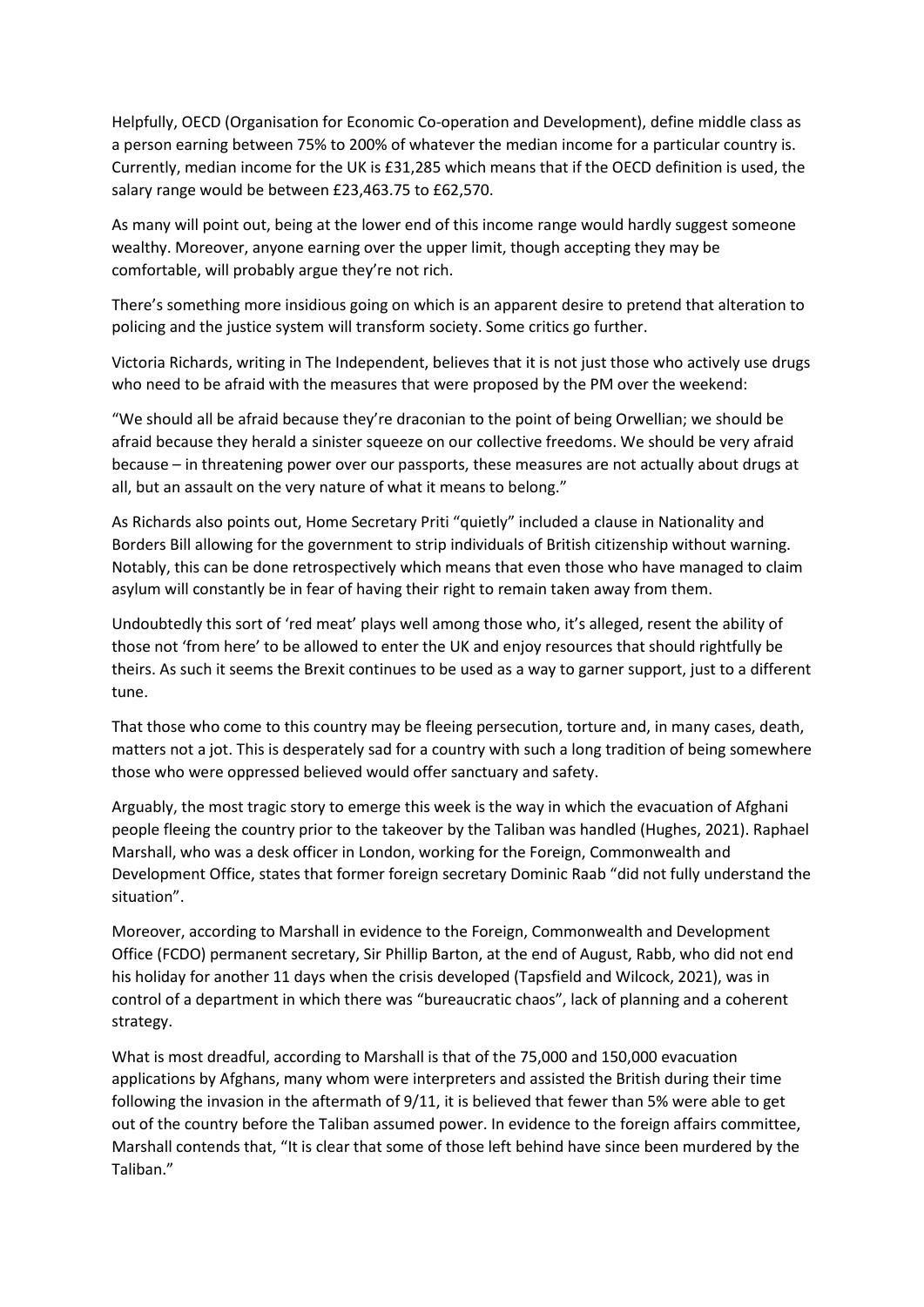Sadly, in the midst of a crisis which developed with immense speed following the overnight withdrawal of American troops by President Joe Biden, there may be an argument of an individual, Raab, put into an impossible situation. However, his apparent nonchalance and lack of sense of duty to those who, knowingly, put their lives on the line to provide support whilst this country was attempting to bring reform and improvement to the lives of millions of Afghani people should be something he is ashamed of.

Unfortunately, shame – not to mention resignations – seems not to be within the vocabulary of the current government. It's worth remembering that in April 2018, less than four years ago, Amber Rudd, who was Home Secretary, resigned because, as she admitted, she'd "inadvertently misled" MPs over targets for removing illegal immigrants.

Though there is no doubt this was extremely serious, it should be stressed that the information came from data compiled by staff the Home Office. More crucially, and though adding to suffering of those affected, Rudd's misinformation, when judged against the consequences of Rabb's incompetence would appear far less serious.

As the second anniversary of the general election win of the current government occurs next week, we bear in mind that this was an administration which came to power to 'Get Brexit done'. Many assert that beyond simple sloganeering this government has shown itself incapable of dealing with the normal functioning of a democratic country, let alone coping with the impact of a once in a century pandemic that's led to the premature deaths of over 146,000 as well as the awarding of contracts to cope with the crisis which is decidedly questionable though some simply state corrupt (Brookes, 2021).

There are some who suggest that what we are seeing is the current government, and opposition, following the tumult of recent tears, engaging in restoration of the old ways (Guardian, 2021). Others argue that the distrust and anger demonstrated by the PM and French President Emmanuel Macron in recent months has served no one well, least of all those who had hoped for improvement in their prosects after the UK's departure from the EU and urgent reproachment is required (McRae, 2021).

However, it seems, past sins are coming to haunt Boris Johnson's government. The latest example of this is the video which emerged on Tuesday evening showing No 10 aides laughing about a Christmas party during Covid restrictions last year, suggests contempt for the rules that were intended to keep us safe and save lives. This development has touched a very raw nerve and, coming so soon after the sleaze allegations, may do more harm to this government's reptation and sense of incompetence than previous scandals, such as Dominic Cummings' trip to Barnard Castle, did.

There's a sense, not for the first time, of an administration totally out of touch with the day-to-day pressures of citizens. It was Roman philosopher, Augustine of Hippo (354 430) who stated, Noli foras ire, in teipsum reddi; in interiore homine habitat veritas, "Don't lose yourself, return to you, inside of you lives the truth"

It's tempting to state that the Johnson administration seem unwilling to confront the reality that its incompetence has costs many thousands of lives in this country and beyond.

In the meantime, it must sincerely be hoped, there is a conscious effort to restore the values that made all those who enjoy the privilege of being British to feel proud of their nationality. A good start would be not engaging in politics which places so little importance on the lives of anyone, regardless of where they come from.